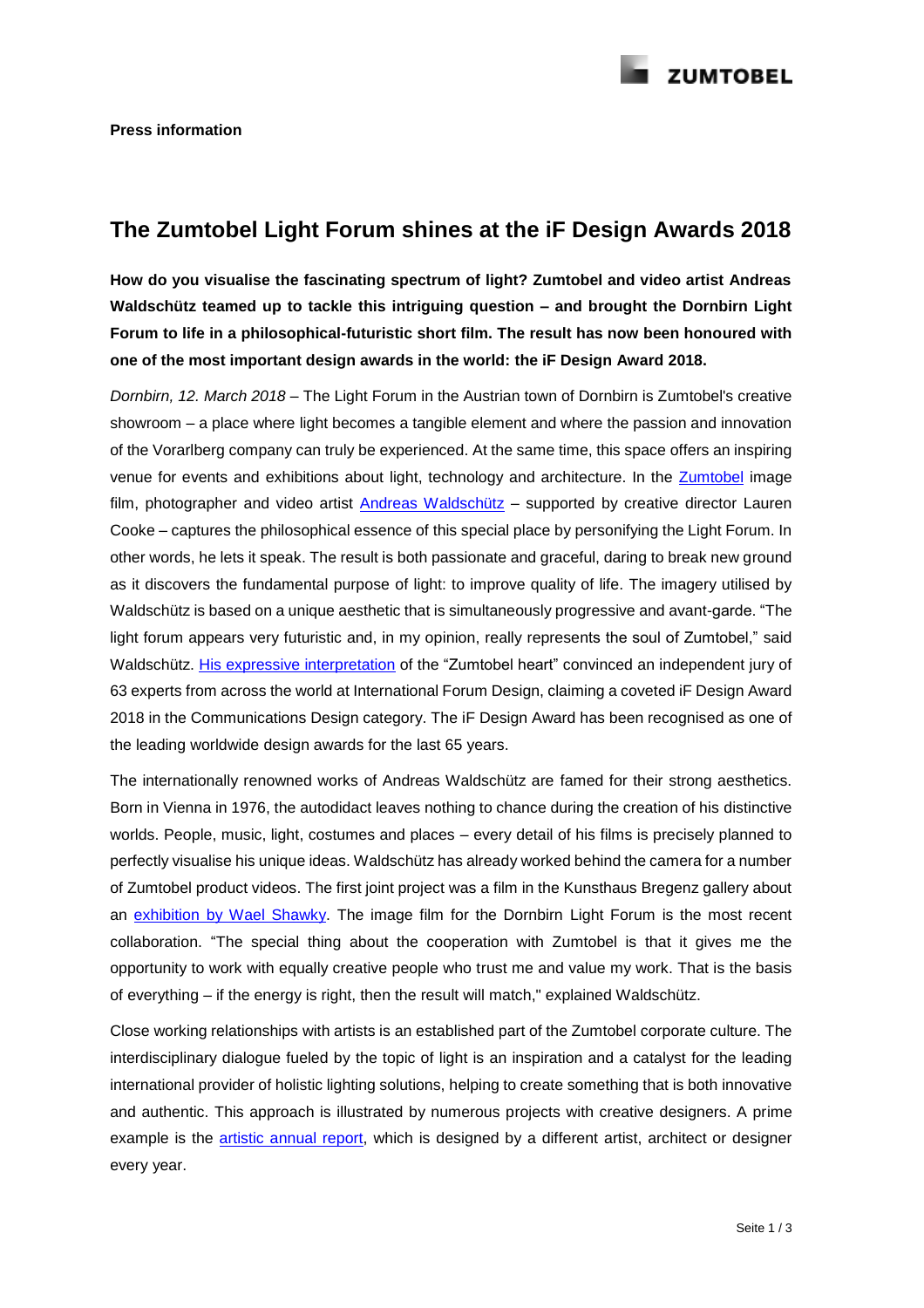

Zumtobel has collected a total of three iF Design Awards 2018. The [VAERO](http://www.zumtobel.com/com-en/products/vaero.html) LED pendant luminaire and round **ONDARIA** fitting, with its harmonious look and homogeneous design, have also been awarded one of these top design prizes.

## **Photo captions:**



**Photos 1, 2, 3 + 4:** A futuristic journey through the spectrum of light – filmed on location in the Zumtobel Light Forum in Dornbirn and realised by photographer and video artist Andreas Waldschütz.



**Photo 5:** Official iF DESIGN AWARD logo.